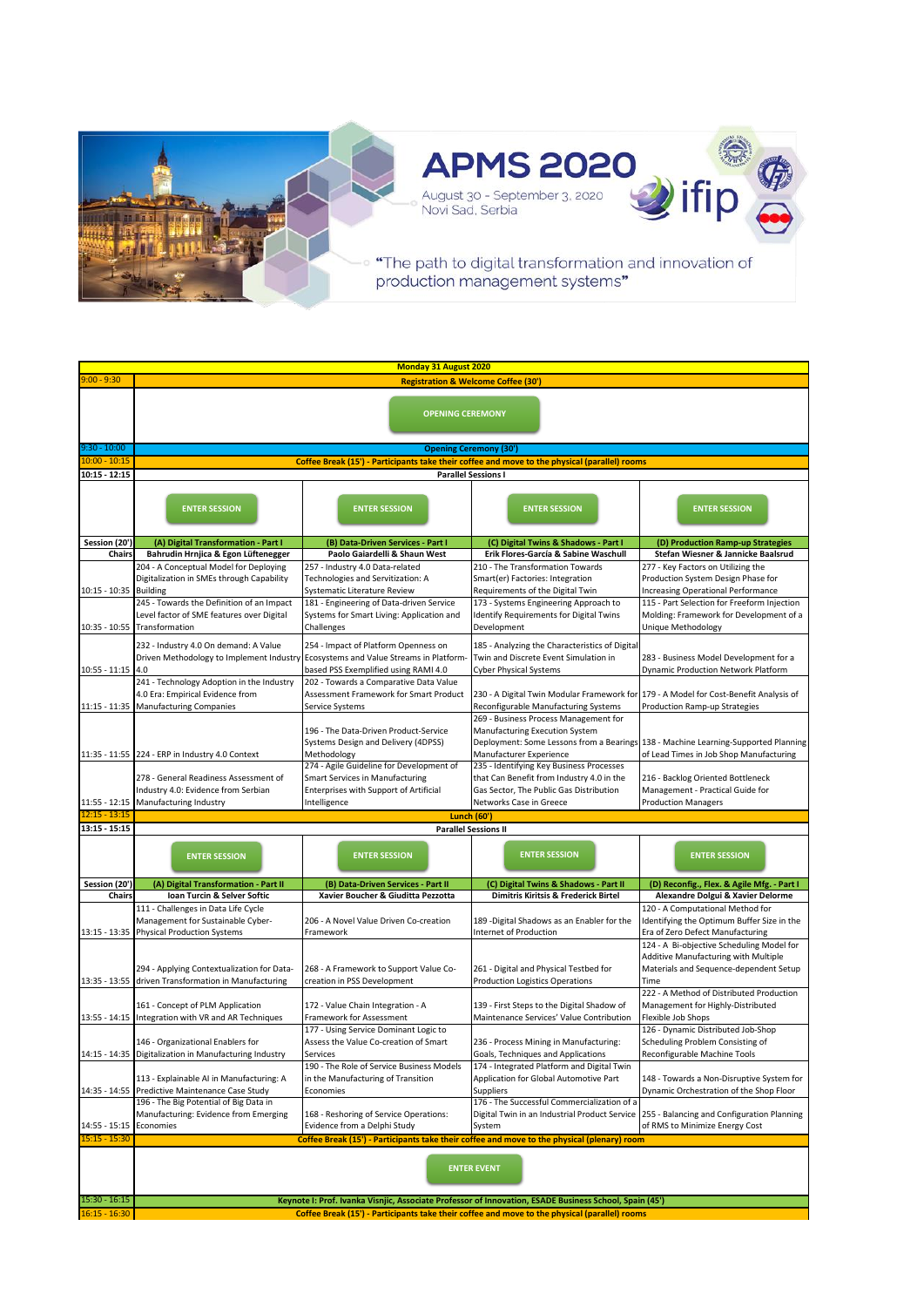| 16:30 - 18:30              | <b>Parallel Sessions III</b>                                                                                                                                           |                                                                                                                                                      |                                                                                                                            |                                                                                                                                              |
|----------------------------|------------------------------------------------------------------------------------------------------------------------------------------------------------------------|------------------------------------------------------------------------------------------------------------------------------------------------------|----------------------------------------------------------------------------------------------------------------------------|----------------------------------------------------------------------------------------------------------------------------------------------|
|                            | <b>ENTER SESSION</b>                                                                                                                                                   | <b>ENTER SESSION</b>                                                                                                                                 | <b>ENTER SESSION</b>                                                                                                       | <b>ENTER SESSION</b>                                                                                                                         |
| Session (20')              | (A) Digital Transformation - Part III                                                                                                                                  | (B) Data-Driven Applications                                                                                                                         | (C) Collaborative Robotics Applications                                                                                    | (D) Reconfig., Flex. & Agile Mfg. - Part II                                                                                                  |
| <b>Chairs</b>              | Vlad Bocanet & Bahrudin Hrnjica                                                                                                                                        | Magnus Wiktorsson & Sang Do Noh                                                                                                                      | Åsa Fasth-Berglund & Jan Ola                                                                                               | Xavier Delorme & Alexandre Dolgui                                                                                                            |
|                            | 263 - Achieving Business Model Innovation<br>with the Personalized Product Business                                                                                    | 110 - Smart Factory Competitiveness based<br>on Real Time Monitoring and Quality<br>Predictive Model Applied to Multi-Stages                         | 223 - A Literature review on the Level of                                                                                  | 183 - Towards a Reference Model for<br>Configuration of Reconfigurable                                                                       |
|                            | 16:30 - 16:50 Model Radar Template                                                                                                                                     | <b>Production Lines</b>                                                                                                                              | Automation and New Approach Proposal                                                                                       | Manufacturing System (RMS)                                                                                                                   |
| $16:50 - 17:10$            | 270 - Integrating Electronic Components<br>into 3D Printed Parts to Develop a Digital<br><b>Manufacturing Approach</b>                                                 | 160 - A Framework of Data-driven Dynamic Requirements for Collaborative<br>Optimisation for Smart Production Logistics Applications in Manufacturing | 150 - Framework for Identifying Gripper                                                                                    | 301 - Towards an Industry-Applicable<br>Design Methodology for Developing<br>Reconfigurable Manufacturing                                    |
|                            | 247 - The Application of ICT Software<br>17:10 - 17:30 Solutions in Manufacturing Sector in Serbia                                                                     | 140 - Workforce Assignment with a<br>Different Skill Level for Automotive Parts<br><b>Assembly Lines</b>                                             | 196 - Gripper Types and Components in<br>Robotic Bin Picking                                                               | 246 - Reconfigurable Digitalized and<br><b>Servitized Production Systems:</b><br><b>Requirements and Challenges</b>                          |
| 17:30 - 17:50 Production   | 143 - Retrofit Concept for Textile                                                                                                                                     | 121 - A New Application of Coordination<br>Contracts for Supplier Selection in a Cloud<br>Environment                                                | 227 - A Simulation Analysis of Part Feeding<br>to Assembly Stations with Vertical Robotic<br>Storage and Retrieval Systems | 302 - Reconfigurable Manufacturing:<br>Lesson Learnt from the COVID-19 Outbreak                                                              |
|                            | 182 - Smart Contract-based Blockchain<br>17:50 - 18:10 Solution to Reduce Supply Chain Risks                                                                           | 169 - Decentralized Industrial IoT Data<br>Management Based on Blockchain and IPFS Hospital Logistics                                                | 220 - Autonomous Mobile Robots in                                                                                          | 149 - Assembly Process Design:<br>Performance Evaluation under Ergonomics<br>consideration using several Robot<br><b>Collaboration Modes</b> |
| 18:10 - 18:30 Solution Lab | 238 - The Potential of Game Development<br>Platforms for Digital Twins and Virtual Labs: 296 - SKOS Tool: A Tool for Creating<br>Case Study of an Energy Analytics and | Knowledge Graphs to Support Semantic<br><b>Text Classification</b>                                                                                   | 225 - Planning Environments of Hospital<br>Laboratories: An Exploratory Study                                              | 251 - The Impact of Dynamic Tasks<br>Assignment in Paced Mixed-Model<br>Assembly Line with Moving Workers                                    |

| <b>Tuesday 1 September 2020</b> |                                                                                                                                                          |                                                                                                                                      |                                                                                                                    |                                                                                                                                                                    |
|---------------------------------|----------------------------------------------------------------------------------------------------------------------------------------------------------|--------------------------------------------------------------------------------------------------------------------------------------|--------------------------------------------------------------------------------------------------------------------|--------------------------------------------------------------------------------------------------------------------------------------------------------------------|
| $10:15 - 12:15$                 | <b>Parallel Sessions IV</b>                                                                                                                              |                                                                                                                                      |                                                                                                                    |                                                                                                                                                                    |
|                                 | <b>ENTER SESSION</b>                                                                                                                                     | <b>ENTER SESSION</b>                                                                                                                 | <b>ENTER SESSION</b>                                                                                               | <b>ENTER SESSION</b>                                                                                                                                               |
| Session (20')                   | (A) Digital Lean Manufacturing                                                                                                                           | (B) Gastronomic Service System Design                                                                                                | (C) Product & Assets Lifecycle Mgmt.                                                                               | (D) Blockchain & Logistics 4.0                                                                                                                                     |
| Chairs                          | Daryl Powell & David Romero                                                                                                                              | Tomomi Nonaka & Nobutada Fujii                                                                                                       | Irene Roda & Adalberto Polenghi                                                                                    | Ugliesa Marjanovic & Chiara Cimini                                                                                                                                 |
|                                 | 131 - A Learning Roadmap for Digital Lean<br>10:15 - 10:35 Manufacturing                                                                                 | 132 - Human-Robot Hybrid Service System<br>Introduction for Enhancing Labor and Robot<br>Productivity                                | 186 - Exploring Synergies between Circular<br>Economy and Asset Management                                         | 249 - Identifying the Opportunities for<br>Enhancing the Digital Readiness Level of<br>the Supply Chain                                                            |
|                                 | 205 - New Forms of Gemba Walks and their 170 - Effectiveness of Vendor Managed<br>Digital Tools in the Digital Lean<br>10:35 - 10:55 Manufacturing World | Inventory [VMI] in Explosive Inventory<br>Management                                                                                 | 218 - A Conceptual Model of the IT<br>Ecosystem for Asset Management in the<br><b>Global Manufacturing Context</b> | 123 - Evaluating a Blockchain-based Supply<br>Chain Purchasing Process through<br>Simulation                                                                       |
|                                 | 152 - Investigating the Challenges and<br>Opportunities for Production Planning and<br>10:55 - 11:15 Control in Digital Lean Manufacturing               | 141 - Forecasting Customers Visiting using<br>Machine Learning and Characteristics<br>Analysis with Low Forecasting Accuracy<br>Days | 191 - Agent-Based Modeling and Analysis<br>of Dynamic Slab Yard Management in a<br><b>Steel Factory</b>            | 193 - Blockchain-based Secured<br>Collaborative Model for Supply Chain<br>Resource Sharing and Visibility                                                          |
| $11:15 - 11:35$                 | 266 - Lean Thinking: From the Shop Floor to Managed Meal - Consideration of the Cost<br>an Organizational Culture                                        | 197 - A Study on Menu Planning Method for<br>of Ordering Ingredients                                                                 | 199 - Data-driven Maintenance Delivery<br>Framework: Test in an Italian company                                    | 112 - A Robust Multi-Commodity<br>Rebalancing Process in Humanitarian<br>Logistics                                                                                 |
| 11:35 - 11:55                   | 133 - Utilizing Lean Thinking as a Means to<br>Digital Transformation in Service<br>Organizations                                                        | 293 - Service System Design considering<br>Employee Satisfaction through Introducing<br>Service Robots                               | 187 - Information Flows Supporting Circular<br>Economy Adoption in the Manufacturing<br>Sector                     | 167 - Travel-Times Analysis and Passenger<br><b>Transport Disutilities in Congested</b><br>American Cities: Los Angeles, New York,<br>Atlanta, Austin, and Chicago |
|                                 | 162 - Assessing the Value of Process<br>11:55 - 12:15 Improvement Suggestions                                                                            |                                                                                                                                      | 273 - Bayesian Modelling for Product<br><b>Testing and Release</b>                                                 | 171 - The Role of Last-Mile Delivery in the<br>Future of E-commerce                                                                                                |
| $12:15 - 13:15$                 | <b>Lunch (60')</b>                                                                                                                                       |                                                                                                                                      |                                                                                                                    |                                                                                                                                                                    |
|                                 | <b>ENTER EVENT</b>                                                                                                                                       |                                                                                                                                      |                                                                                                                    |                                                                                                                                                                    |
| $13:15 - 14:00$                 | Keynote II: Dr. Marco Ulrich, Head of Software Technologies and Applications, ABB Corporate Research, Germany (45')                                      |                                                                                                                                      |                                                                                                                    |                                                                                                                                                                    |
| $14:00 - 14:45$                 | Special Panel I: Women in Production Management (Chairs: Irene Roda, Panellists: MK, MD, GP, RS) (45')                                                   |                                                                                                                                      |                                                                                                                    |                                                                                                                                                                    |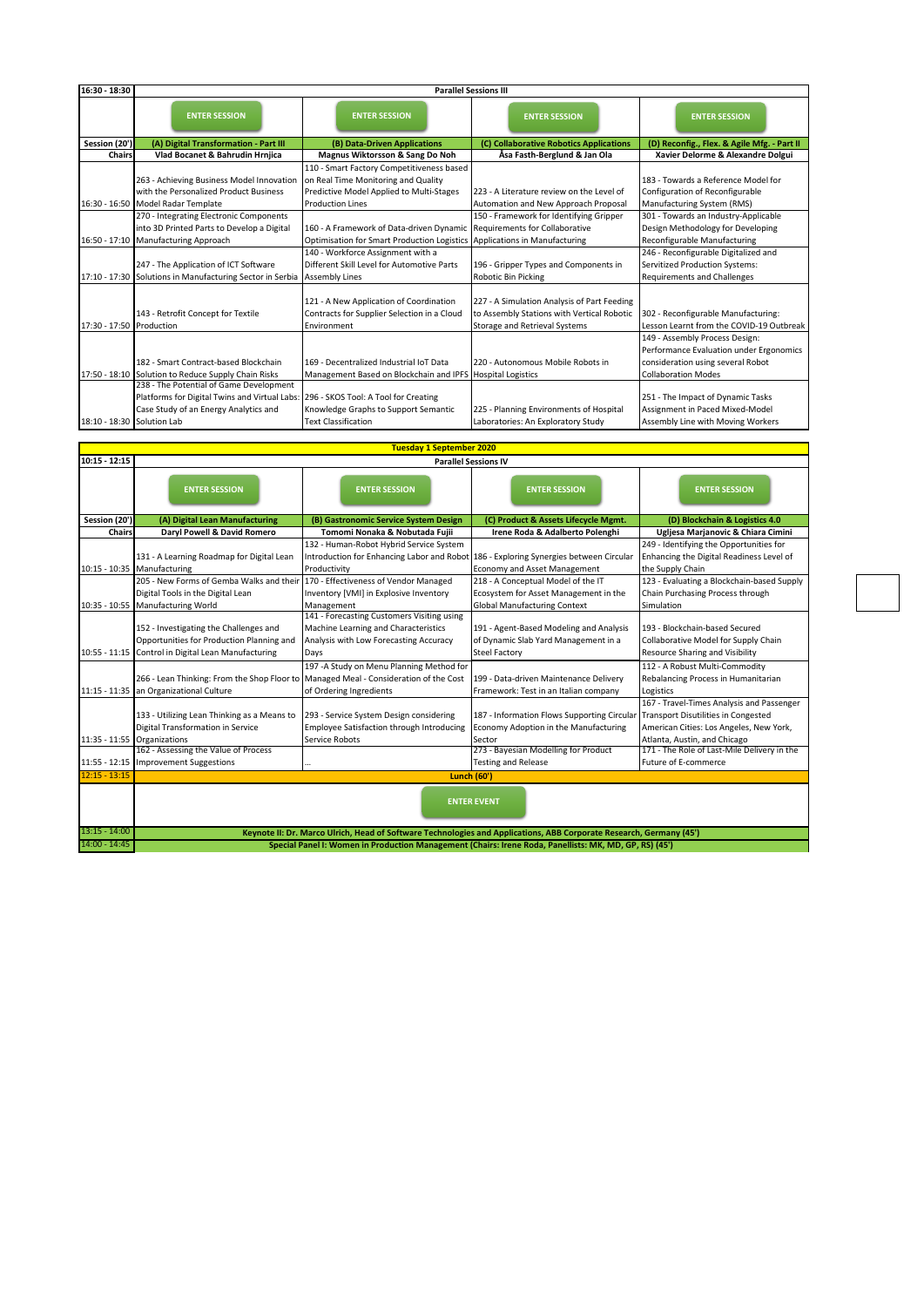| $14:45 - 15:00$           | Coffee Break (15') - Participants take their coffee and move to the physical (parallel) rooms |                                          |                                                                                      |                                              |
|---------------------------|-----------------------------------------------------------------------------------------------|------------------------------------------|--------------------------------------------------------------------------------------|----------------------------------------------|
| 15:00 - 17:00             | <b>Parallel Sessions V</b>                                                                    |                                          |                                                                                      |                                              |
|                           | <b>ENTER SESSION</b>                                                                          | <b>ENTER SESSION</b>                     | <b>ENTER SESSION</b>                                                                 | <b>ENTER SESSION</b>                         |
| Session (20')             | (A) Smart Manufacturing & Industry 4.0                                                        | (B) Scheduling Methods                   | (C) The Operator 4.0                                                                 | (D) Production Logistics 4.0                 |
|                           | Thorsten Wuest & Boonserm (Serm)                                                              |                                          |                                                                                      |                                              |
| <b>Chairs</b>             | Kulvatunyou                                                                                   | Toshiya Kaihara                          | David Romero & Johan Stahre                                                          | Jannicke Baalsrud & Gregor von Cieminski     |
|                           | 252 - Smart Products in Smart                                                                 | 203 - Automatic Design of Dispatching    | 289 - Challenges for the Operator 3.0                                                |                                              |
|                           | Manufacturing Systems: An Opportunity to                                                      | Rules with Genetic Programming for       | Addressed Through the Enabling                                                       | 248 - Tools for Evaluating Human Factor      |
| 15:00 - 15:20 Utilize AR? |                                                                                               | Dynamic Job Shop Scheduling              | Technologies of the Operator 4.0                                                     | Aspects in Production and Logistics System   |
|                           | 200 - Manufacturing Operations                                                                | 209 - A Basic Study on Scheduling Method |                                                                                      | 147 - Supporting the Decision of the Order   |
|                           | Management for Smart Manufacturing - A                                                        | for Electric Power Saving of Production  | 286 - Knowledge Strategies for                                                       | Processing Strategy by using Logistic        |
| 15:20 - 15:40 Case Study  |                                                                                               | Machine                                  | Organisation 4.0                                                                     | Models: A Case Study                         |
|                           | 276 - Industry 4.0: Maturity of Automotive                                                    | 180 - A Dynamic Hybrid Berth Allocation  |                                                                                      | 125 - Towards a Unified Reliability-centered |
|                           | Companies in Brazil for the Digitization of                                                   | Problem with Routing Constraints in Bulk | 240 - Production Management as-a-Service: Information Logistics Model for Production |                                              |
| 15:40 - 16:00             | Processes                                                                                     | Ports                                    | A Softbot Approach                                                                   | Assets                                       |
|                           |                                                                                               | 256 - Towards Interoperable Enterprise   |                                                                                      |                                              |
|                           | 279 - The Impact of Industry 4.0                                                              | Systems - Graph-based Validation of a    |                                                                                      |                                              |
|                           | Connectivity on the Collaboration along                                                       | Context-driven Approach for Message      | 237 - Improving the Safety of Using Didactic 214 - Streaming Analytics in Edge-Cloud |                                              |
|                           | 16:00 - 16:20 Brazilian Automotive Supply Chain                                               | Profiling                                | Setups by Augmented Reality                                                          | <b>Environment for Logistics Processes</b>   |
|                           |                                                                                               | 194 - System Architecture Analysis with  |                                                                                      |                                              |
|                           |                                                                                               | Network Index in MBSE Approach -         | 201 - Facilitating Operator Participation in                                         |                                              |
|                           | 285 - An Application of a DSML in Industry                                                    | Application to Smart Interactive Service | Continuous Improvement: An Investigation   219 - Order Acceptance and Scheduling     |                                              |
|                           | 16:20 - 16:40 4.0 Production Processes                                                        | with Digital Health Modeling             | of Organizational Factors                                                            | with a Throughput Diagram                    |
|                           | 292 - Digital Transformation and its                                                          |                                          | 291 - Agent- and Skill-based Process                                                 | 213 - Production-Storage and Transport       |
|                           | Potential Effects on Future Management:                                                       |                                          | Interoperability for Socio-Technical                                                 | Integrated Planning for a Multi-site Mining  |
|                           | 16:40 - 17:00 Insights from an ETO Context                                                    |                                          | Production Systems-of-Systems                                                        | Industry                                     |
| $17:00 - 18:30$           | <b>Break to prepare for the Gala Dinner (1.30')</b>                                           |                                          |                                                                                      |                                              |
| $18:30 - 20:30$           | <b>Gala Dinner</b>                                                                            |                                          |                                                                                      |                                              |

| <b>Wednesday 2 September 2020</b> |                                                                                                                                                                               |                                                                                                                                                            |                                                                                                       |                                                                                                                          |
|-----------------------------------|-------------------------------------------------------------------------------------------------------------------------------------------------------------------------------|------------------------------------------------------------------------------------------------------------------------------------------------------------|-------------------------------------------------------------------------------------------------------|--------------------------------------------------------------------------------------------------------------------------|
| $10:15 - 12:15$                   | <b>Parallel Sessions VI</b>                                                                                                                                                   |                                                                                                                                                            |                                                                                                       |                                                                                                                          |
|                                   | <b>ENTER SESSION</b>                                                                                                                                                          | <b>ENTER SESSION</b>                                                                                                                                       | <b>ENTER SESSION</b>                                                                                  | <b>ENTER SESSION</b>                                                                                                     |
| Session (20')                     | (A) Sustainable Manufacturing                                                                                                                                                 | (B) Quality & Risk Management                                                                                                                              | (C) Human Resources Management                                                                        | (D) Food Supply Chains - Part I                                                                                          |
| <b>Chairs</b>                     | Ralph Riedel & Bojan Lalić                                                                                                                                                    | Milan Delic & Ugljesa Marjanovic                                                                                                                           | David Romero & Johan Stahre                                                                           | Irenilza de Alencar Nääs & João Mendes                                                                                   |
|                                   | 280 - Towards Sustainability: The<br>10:15 - 10:35 Manufacturers' Perspective                                                                                                 | 231 - Questionnaire Model for<br>Paraconsistent Quality Assessment of<br>Software Developed in Sales Force                                                 | 234 - Gamification of Operational Tasks in<br>Manufacturing - A Literature Review                     | 116 - Food Bank: A Proposal for Short Agri-<br><b>Food Chains</b>                                                        |
|                                   | 275 - A Methodology to Integrate                                                                                                                                              | 290 - An Improvement in Master Surgical                                                                                                                    |                                                                                                       | 155 - The New Frontiers in World Soybean                                                                                 |
| $10:35 - 10:55$                   | Sustainability Evaluations into Vendor<br>Rating                                                                                                                              | Scheduling using Artificial Neural Network<br>and Fuzzy Programming Approach                                                                               | 264 - Evaluation of Augmented Reality in<br>Industry                                                  | Production: An Analysis of Savanna in Piaui,<br><b>Brazil</b>                                                            |
| $10:55 - 11:15$                   | 128 - Application of Virtual Reality<br>Technologies for Achieving Energy Efficient 226 - Insights from a Top-Down Lean<br>Manufacturing: Literature Analysis and<br>Findings | Subprogram Deployment in a Corporate<br>Group: The Use of Deployment Tactics                                                                               | 109 - Virtual and Augmented Reality as a<br>Digital Support to HR systems in Production<br>Management | 212 - Prediction of Cold Chain Transport<br><b>Conditions using Data Mining</b>                                          |
|                                   |                                                                                                                                                                               | 166 - On the Necessity for Identifying                                                                                                                     | 221 - The Interdependencies of Quality                                                                |                                                                                                                          |
|                                   | 129 - Characterization of Energy Consumers Waste in Knowledge Work Dominated<br>in Production Systems with Renewable On-                                                      | Projects: A Case Study from Oil & Gas-                                                                                                                     | Management, Knowledge Management<br>and Innovation Performance: A Literature                          | 230 - Economic and Environmental<br>Performance in Coffee Supply Chains: A                                               |
|                                   | 11:15 - 11:35 site Power Generation                                                                                                                                           | <b>Related Product Development Projects</b>                                                                                                                | Review                                                                                                | <b>Brazilian Case Study</b>                                                                                              |
|                                   | 137 - Sustainable Business Model<br>Innovation in Furniture Supply Chain: A<br>Case Study                                                                                     | 229 - De-Risking Investments in Industrial<br>Systems using Real Options Analysis: Case<br>of Chemical Industry                                            | 117 - The Use of Organizational Innovation<br><b>Concepts in Manufacturing Companies</b>              | 259 - Managing Perishable Multi-Product<br>Inventory with Supplier Fill-Rate, Price<br><b>Reduction and Substitution</b> |
| 11:35 - 11:55<br>$11:55 - 12:15$  |                                                                                                                                                                               | 134 - On the Need of Functional Priority<br>and Failure Risk Assessment to Optimize<br>Human Resource Allocation in Public<br><b>Service Organizations</b> | 284 - Interorganizational Learning in<br>Manufacturing Industry                                       | 165 - Potential Benefits of Reverse Blending<br>in the Fertilizer Industry                                               |
| $12:15 - 13:15$                   |                                                                                                                                                                               |                                                                                                                                                            |                                                                                                       |                                                                                                                          |
|                                   | <b>Lunch (60')</b><br><b>ENTER EVENT</b>                                                                                                                                      |                                                                                                                                                            |                                                                                                       |                                                                                                                          |
| $13:15 - 14:00$                   | Keynote III: Prof. Jin Chen, Professor of Innovation Management, Tsinghua University, China (45')                                                                             |                                                                                                                                                            |                                                                                                       |                                                                                                                          |
| 14:00 - 14:45                     | Special Panel II: Digital Transformation and the Social Factory of Things, Services and People (Chair: Gregor Von Cieminski, Panellist: IR, PG, DR, TW) (45')                 |                                                                                                                                                            |                                                                                                       |                                                                                                                          |